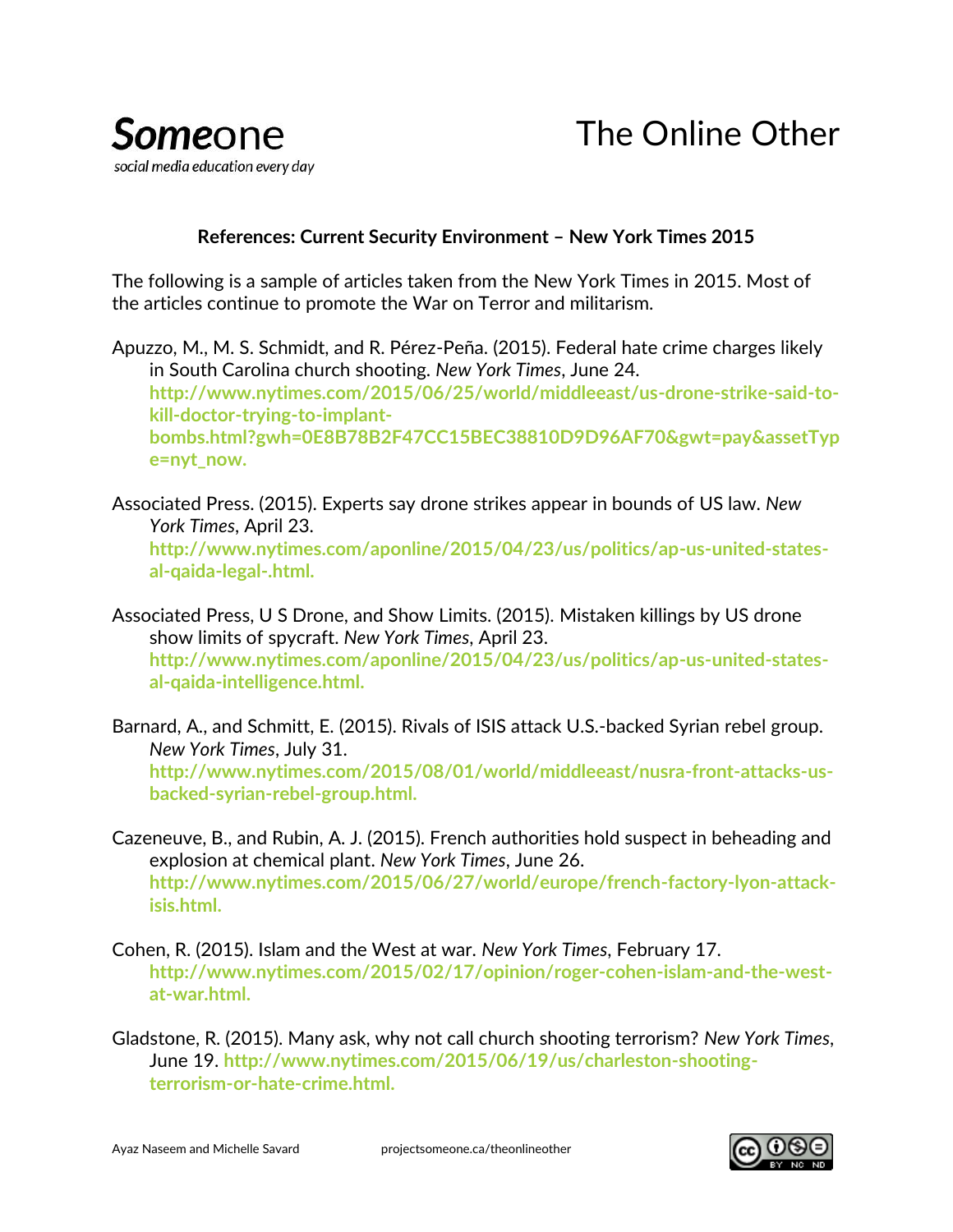- Gordon, M. R. (2015). Iran still supports terrorism, state department finds. *New York Times*, June 20. **http://www.nytimes.com/2015/06/20/world/middleeast/statedepartment-terrorism-report-iran-syria.html.**
- Haberman, C. (2015). A singular conviction amid the debate on torture and terrorism. *New York Times*, April 19. **http://omnifeed.com/article/www.nytimes.com/2015/04/20/us/a-singularconviction-amid-the-debate-on-torture-and-terrorism.html.**
- Hubbard, B. (2015). Terrorist attacks in France, Tunisia and Kuwait kill dozens. *New York Times*, June 26. **http://www.nytimes.com/2015/06/27/world/middleeast/terrorattacks-france-tunisia-kuwait.html.**
- Lehman, S. (2015). ISIS lures 3 teenage girls: Reporter's notebook. *New York Times*, August 18. **http://www.nytimes.com/2015/08/18/insider/isis-lures-3-teenagegirls-reporters-notebook.html.**
- Nagourney, A. and Rappeport, A. (2015). Jeb Bush says Hillary Clinton 'stood by' as Iraq descended into violence. *New York Times*, August 11. **http://www.nytimes.com/politics/first-draft/2015/08/11/jeb-bush-says-hillaryclinton-stood-by-as-iraq-descended-into-violence/.**

Nordland, R. (2015). Message believed to be from Qaeda leader pledges support for Taliban. *New York Times*, August 14. **[http://www.nytimes.com/2015/08/14/world/asia/message-believed-to-be-from](http://www.nytimes.com/2015/08/14/world/asia/message-believed-to-be-from-qaeda-leader-pledges-support-for-taliban.html)[qaeda-leader-pledges-support-for-taliban.html.](http://www.nytimes.com/2015/08/14/world/asia/message-believed-to-be-from-qaeda-leader-pledges-support-for-taliban.html)**

- Nossiter, A. 2015a. A shot, a glimpse of an AK-47, and U. S. servicemen pounced on gunman on train to France. *New York Times*, August 22. **http://www.nytimes.com/2015/08/23/world/europe/americans-recountgunmans-attack-on-train-to-france.html.**
- ———. 2015b. Europe facing new uncertainty in terrorism fight. *New York Times*, August 23. **http://www.nytimes.com/2015/08/24/world/europe/europe-ponders-terrorthreat-to-soft-targets.html.**
- Risen, J. 2015. American Psychological Association bolstered C.I.A. torture program, report says. *New York Times*, April 30. **http://www.nytimes.com/2015/05/01/us/report-says-american-psychologicalassociation-collaborated-on-torture-justification.html.**
- Santora, M. and Clifford, S. (2015). 3 Brooklyn men accused of plot to aid ISIS' fight. *New York Times*, August 4. **[http://www.nytimes.com/2015/02/26/nyregion/3-men-in](http://www.nytimes.com/2015/02/26/nyregion/3-men-in-brooklyn-charged-supporting-isis.html)[brooklyn-charged-supporting-isis.html.](http://www.nytimes.com/2015/02/26/nyregion/3-men-in-brooklyn-charged-supporting-isis.html)**